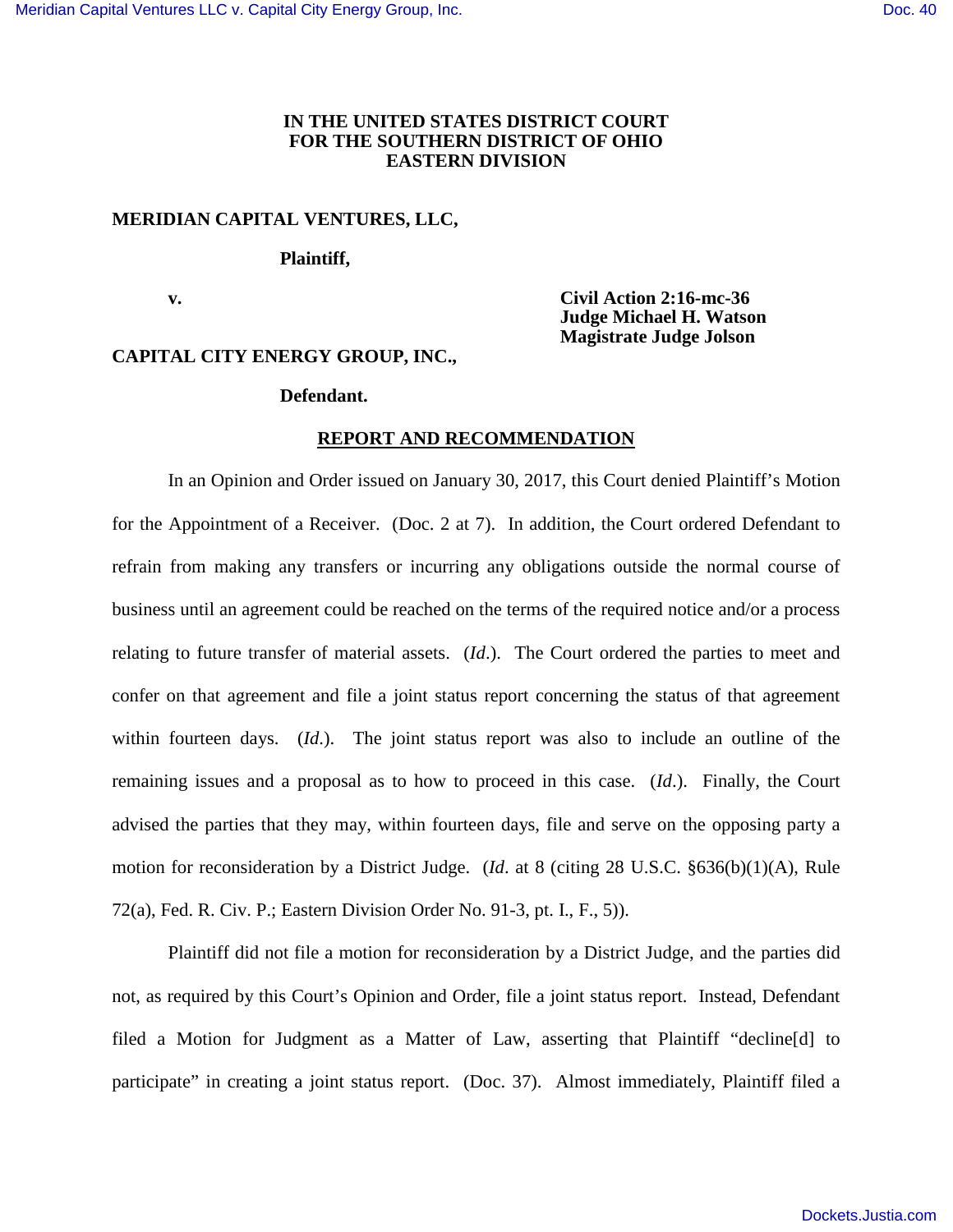response to Defendant's Motion, clarifying that it declined to participate because it did not feel that an agreement on required notice and/or a process relating to future transfer of material assets "is a useful or acceptable solution." (Doc. 38 at 1). Plaintiff elaborated, stating "[w]hile the Plaintiff appreciates the Court's effort to find a resolution, the proposed one does nothing to help the Plaintiff or to right the fraud perpetrated by the Defendant, which is why Plaintiff elected not to participate." (*Id*.). Based on the email attached to the response, it appeared to this Court that Plaintiff is pursuing alternative means of collecting its judgment. (*Id.*, PAGEID #: 445).

Because there appeared to be no issues remaining for this Court's resolution, on February 14, 2017, this Court issued an Order directing Plaintiff to show cause within seven days why this case should not be dismissed. (Doc. 39). The Court warned Plaintiff that if it failed to make such a showing, this action could be dismissed without prejudice for failure to prosecute. (*Id*.).

More than seven days have passed since the Court issued its Order, and Plaintiff has not filed a response or sought an extension of time in order to do so. Thus, it appears that Plaintiff no longer intends to pursue this action. The Court may dismiss an action for failure to prosecute under its inherent power to control its docket, *see Link v. Wabash R.R. Co.*, 370 U.S. 626, 629 (1962), or under Rule 41(b) of the Federal Rules of Civil Procedure. Based upon the foregoing, the Court **RECOMMENDS** that this action be dismissed. Further, the Court recommends that the Motion for Judgment as a Matter of Law be **DENIED** as **MOOT**. (Doc. 37).

#### **Procedure on Objections to Report and Recommendation**

If any party objects to this Report and Recommendation, that party may, within fourteen (14) days of the date of this Report, file and serve on all parties written objections to those specific proposed findings or recommendations to which objection is made, together with supporting authority for the objection(s). A Judge of this Court shall make a *de novo*